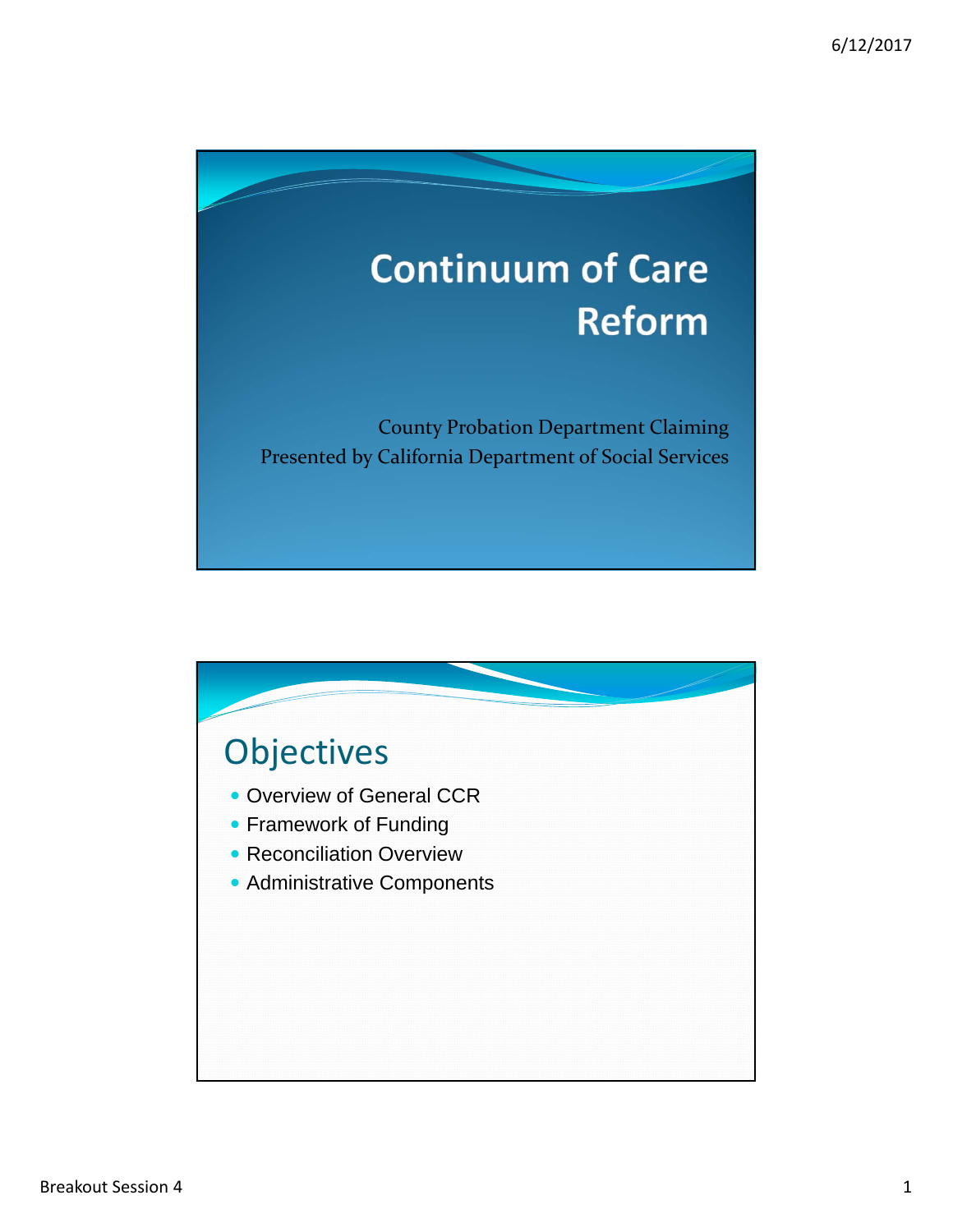

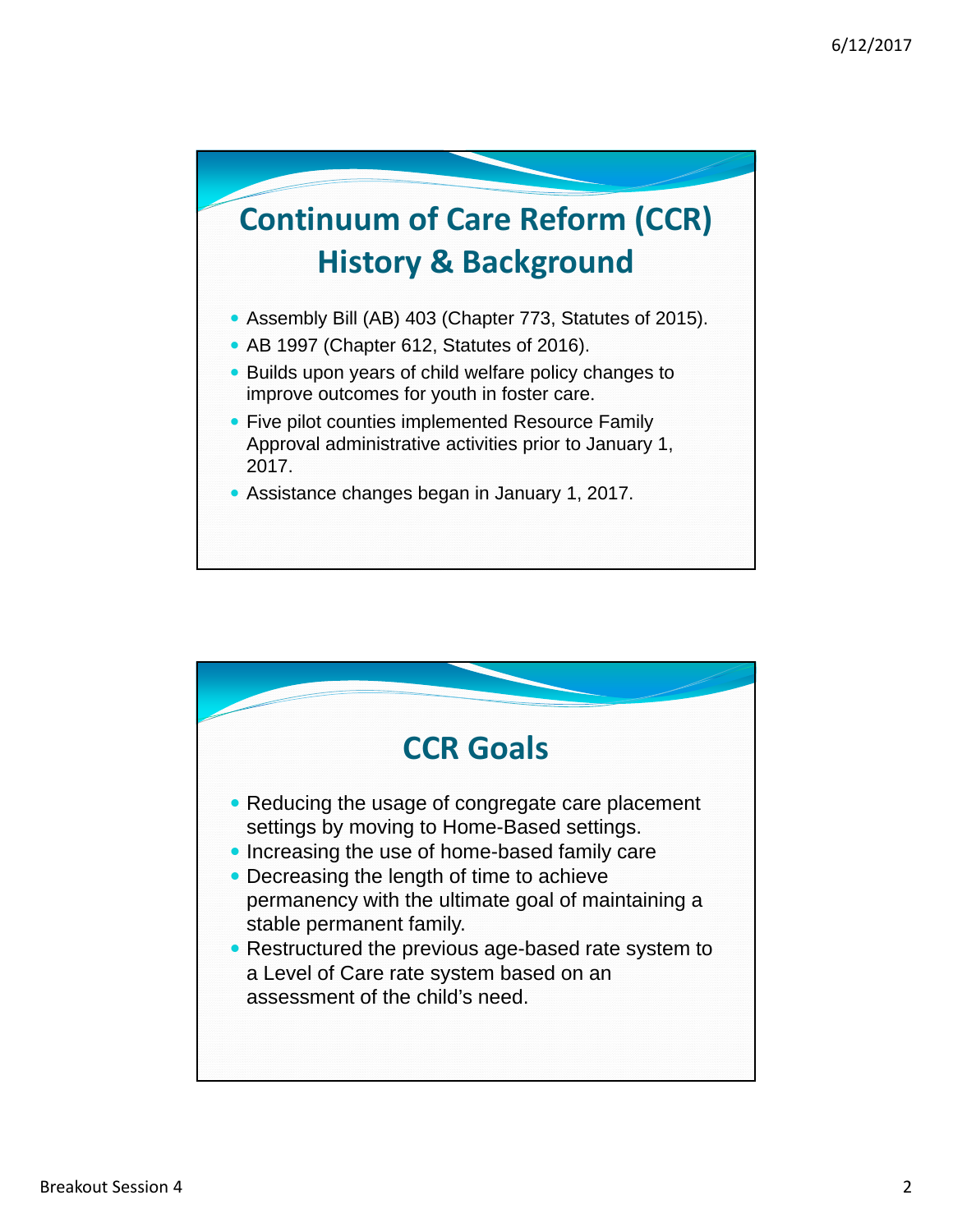

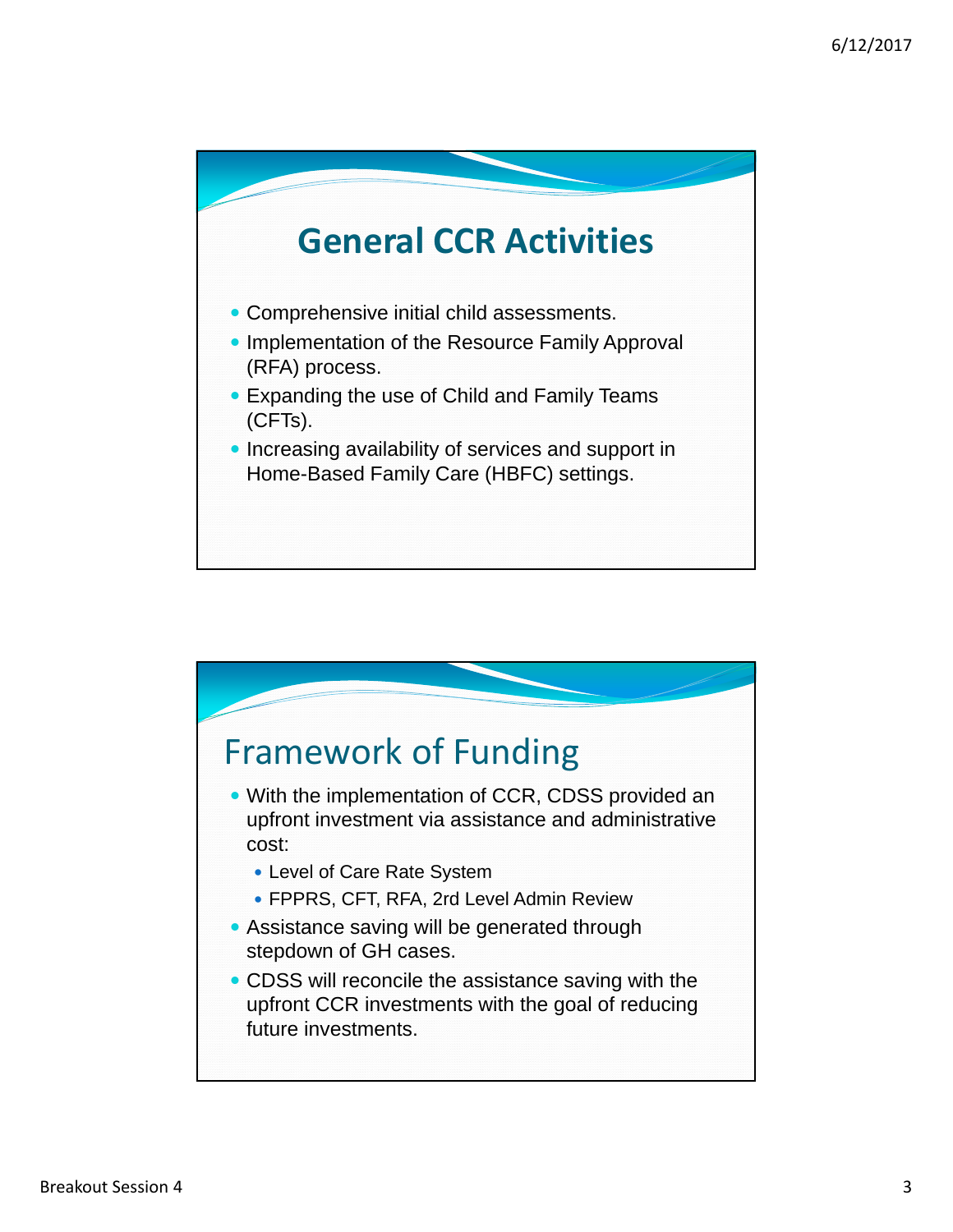

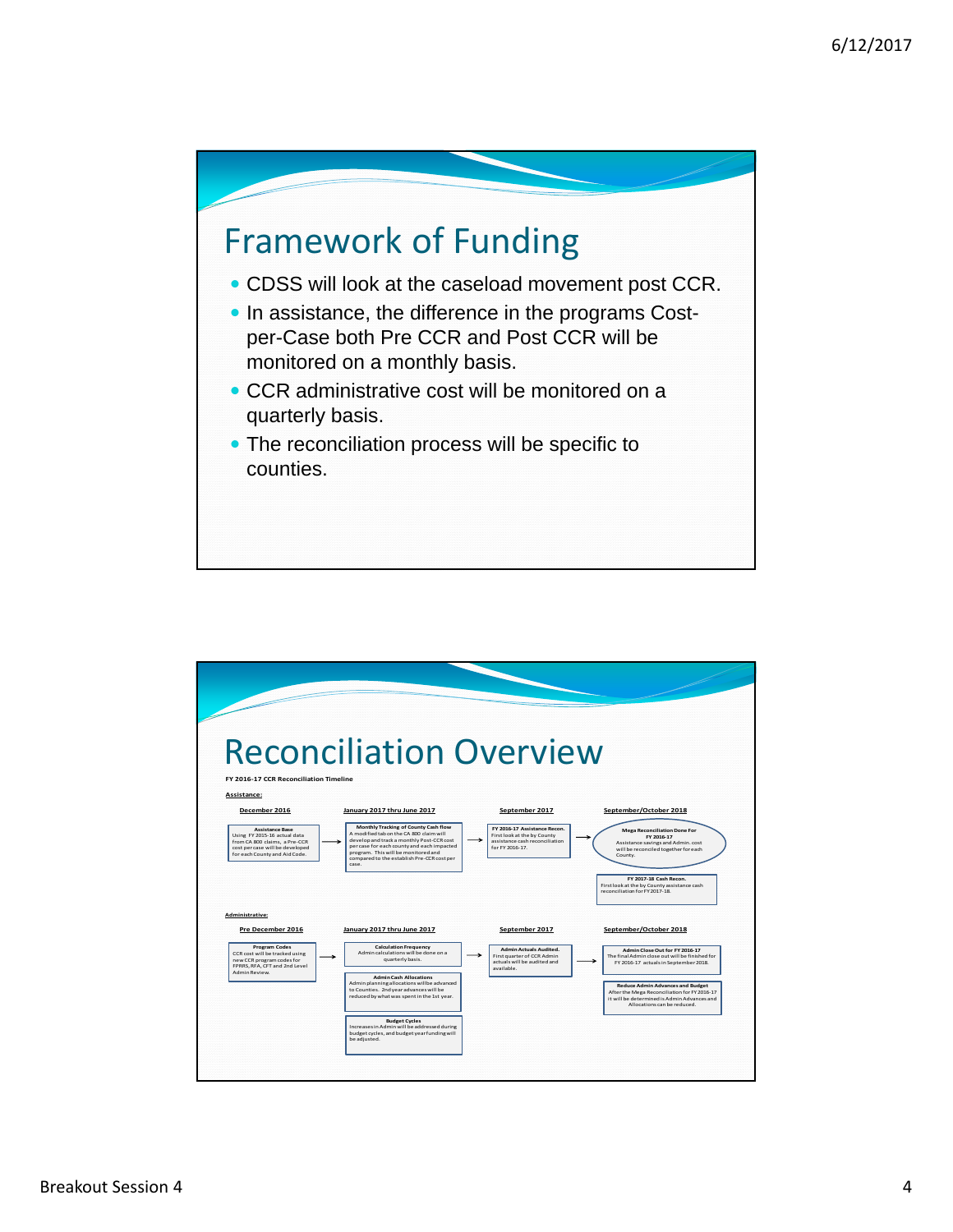| Administrative Components of                                                 | <b>CCR</b>                                   |                                                                    |
|------------------------------------------------------------------------------|----------------------------------------------|--------------------------------------------------------------------|
|                                                                              | <b>All County Letter</b><br>(ACL)            | <b>County Fiscal Letter</b><br>(CFL)                               |
| <b>Foster Parent Recruitment,</b><br><b>Retention and Support</b><br>(FPRRS) | <b>ACL No. 15-76</b><br><b>ACL No. 15-88</b> | CFL No. 15/16-48                                                   |
| <b>Child and Family Team (CFT)</b>                                           | <b>ACL No. 16-84</b>                         | CFL No. 16/17-22                                                   |
| <b>Resource Family Approval</b><br>(RFA)                                     | <b>ACL No. 16-10</b><br><b>ACL No. 16-58</b> | CFL No. 15/16-65                                                   |
| <b>Second Level Administrative</b><br><b>Reviews</b>                         | forthcoming                                  | forthcoming                                                        |
| <b>CCR Home Based Family Care</b><br>Rate Structure (Phase I)                | <b>ACL No. 16-79</b><br><b>ACL No. 17-11</b> | CFL No. 16/17-41<br>CFL No. 16/17-41E<br><b>CFL No.16/17-41EII</b> |

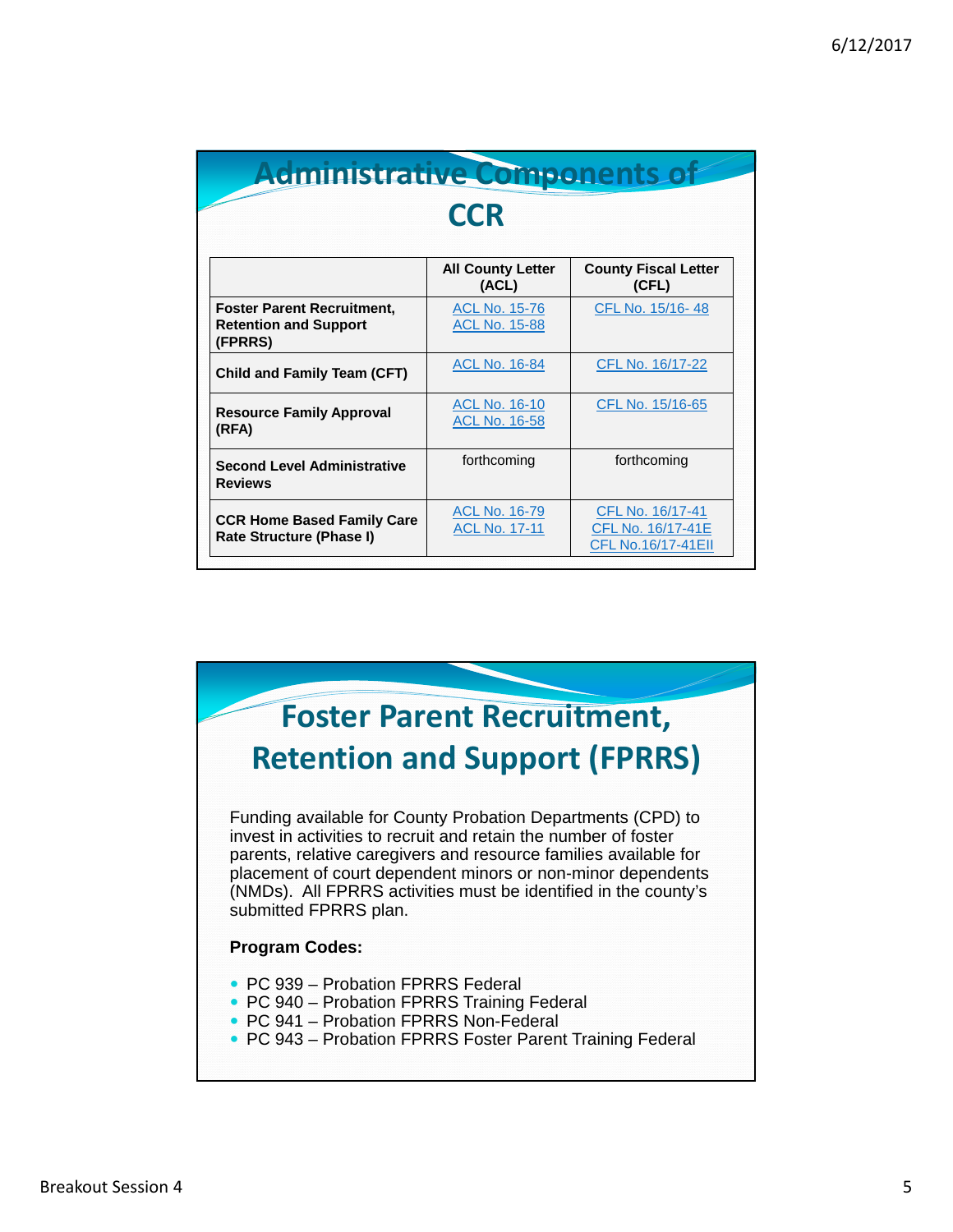## **Child and Family Teams (CFT)**

A CFT is a group of individuals that includes the child or youth, family members, professionals, natural community support and other individuals identified by the family who are invested in the child, youth and family's success.

## **Program Codes:**

PC 947 – Probation CFT Federal PC 948 – Probation CFT Non-Federal

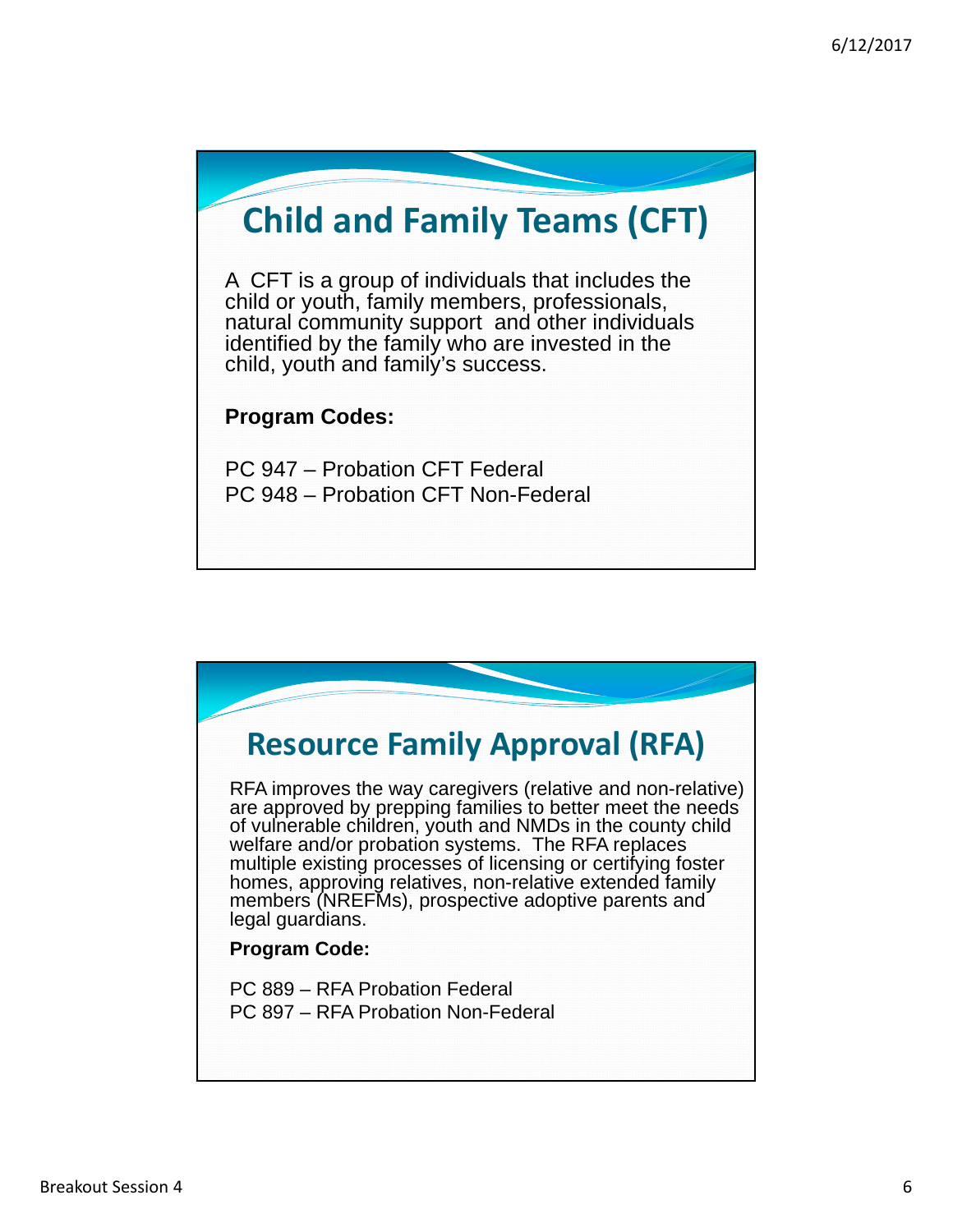

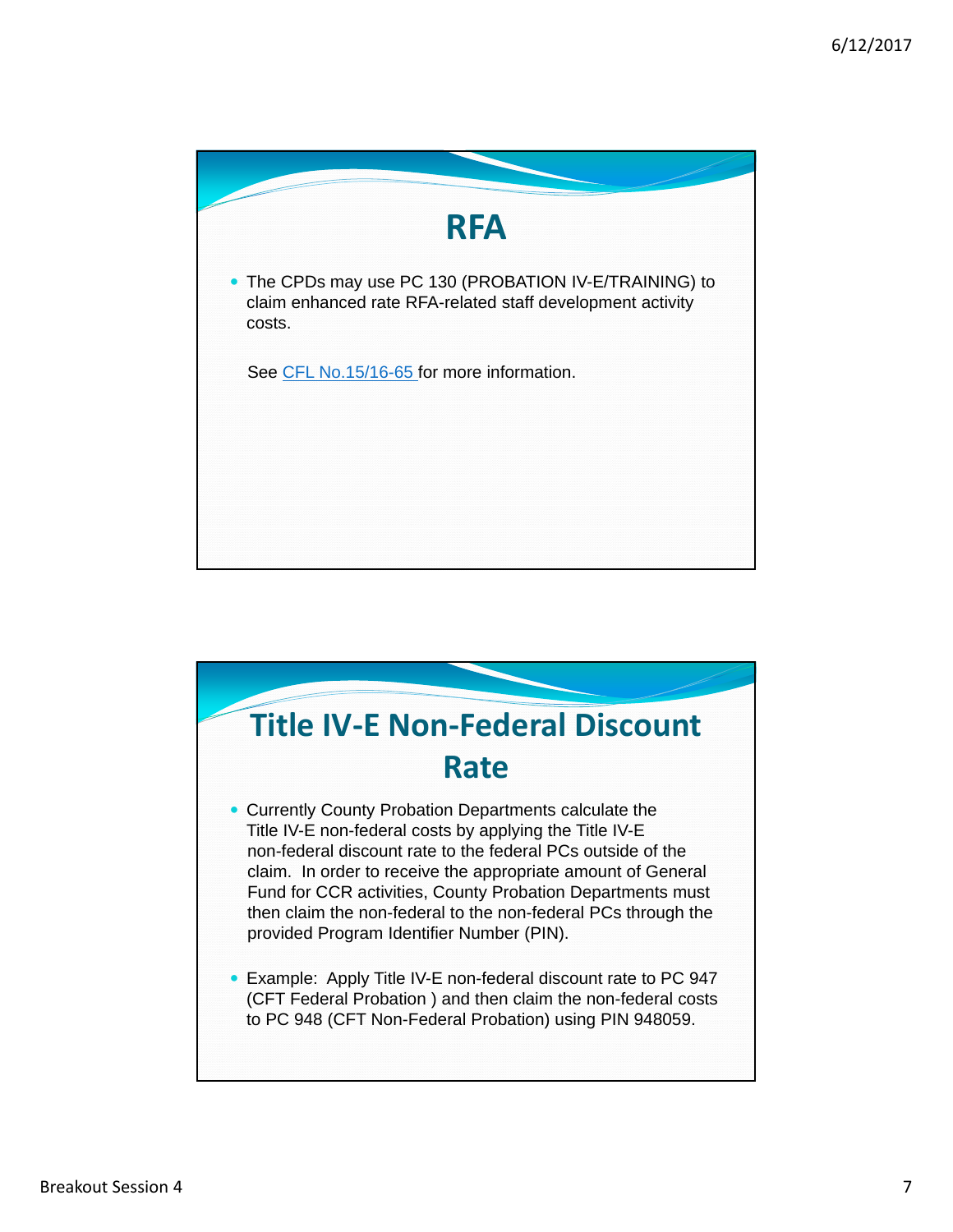## **Second Level Administrative Reviews**

Second level administrative review approval requirements for children of any age, including Non-Minor Dependents (NMD) in group homes and Short-Term Residential Therapeutic Programs (STRTP) authorized through AB 403 and AB 1997 effective January 1, 2017. Extension approval must be approved by the County Welfare Department Director/Deputy Director or CPD Chief Probation Officer or his/her designee. Probation cases must be re-evaluated every 12 months.

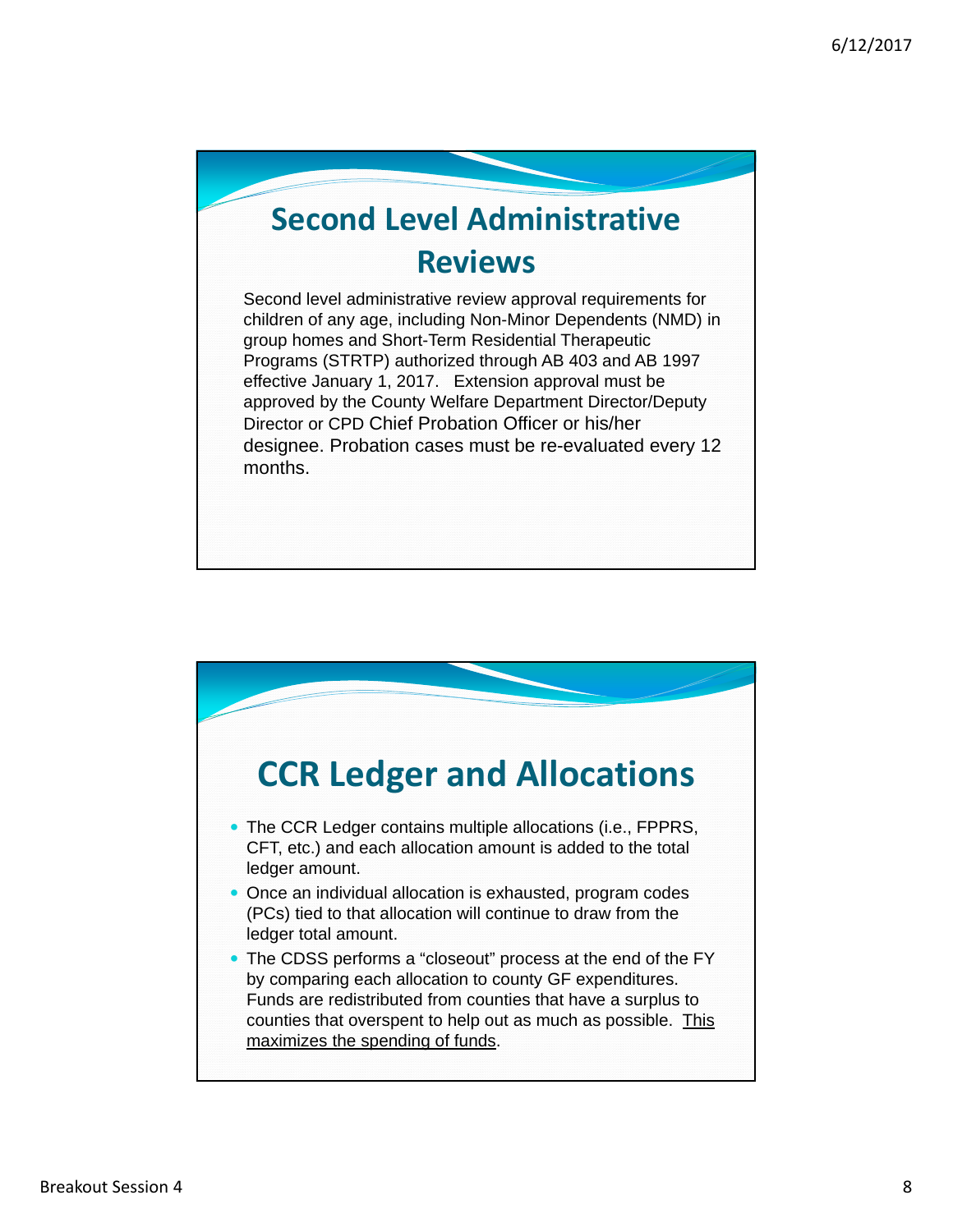

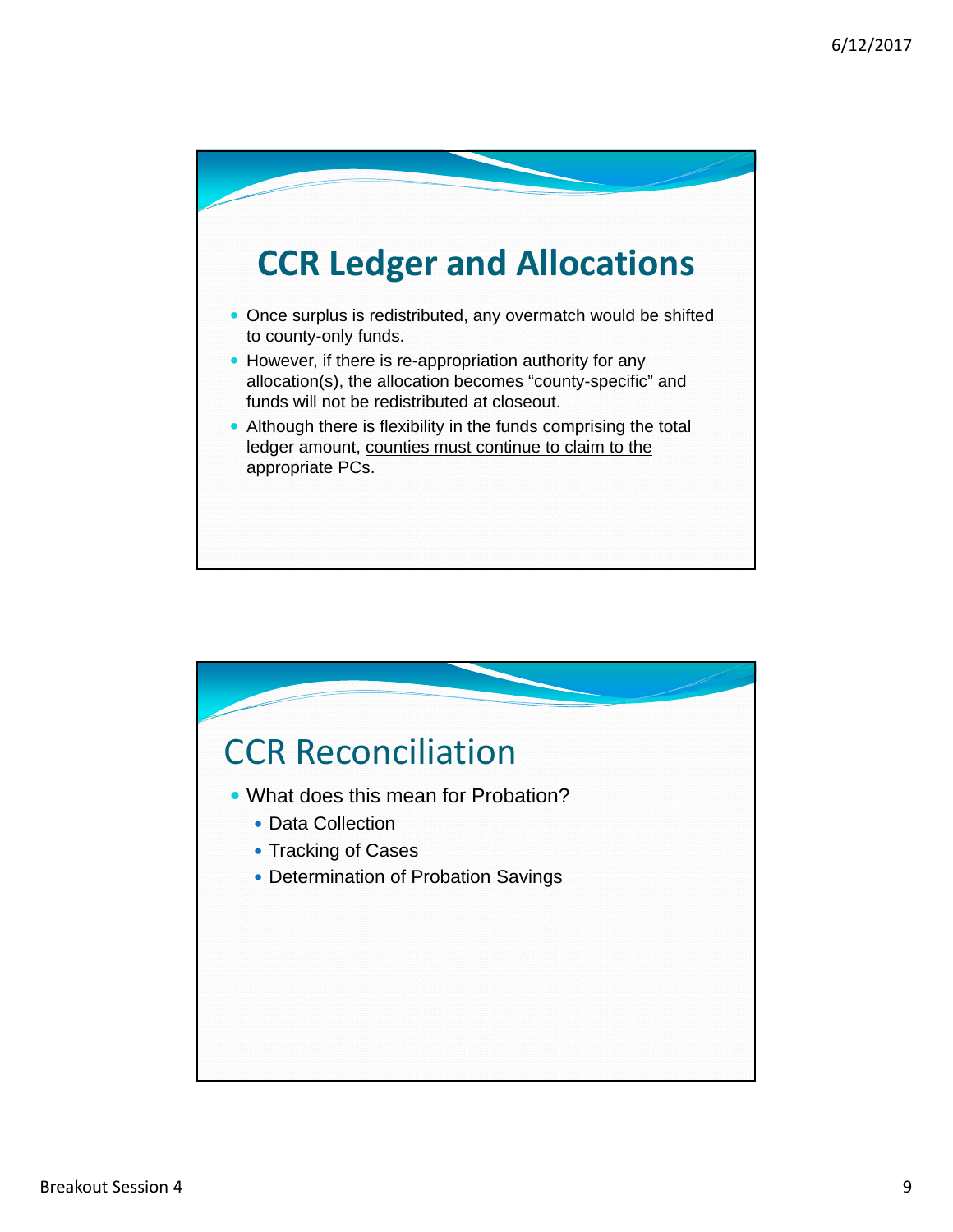

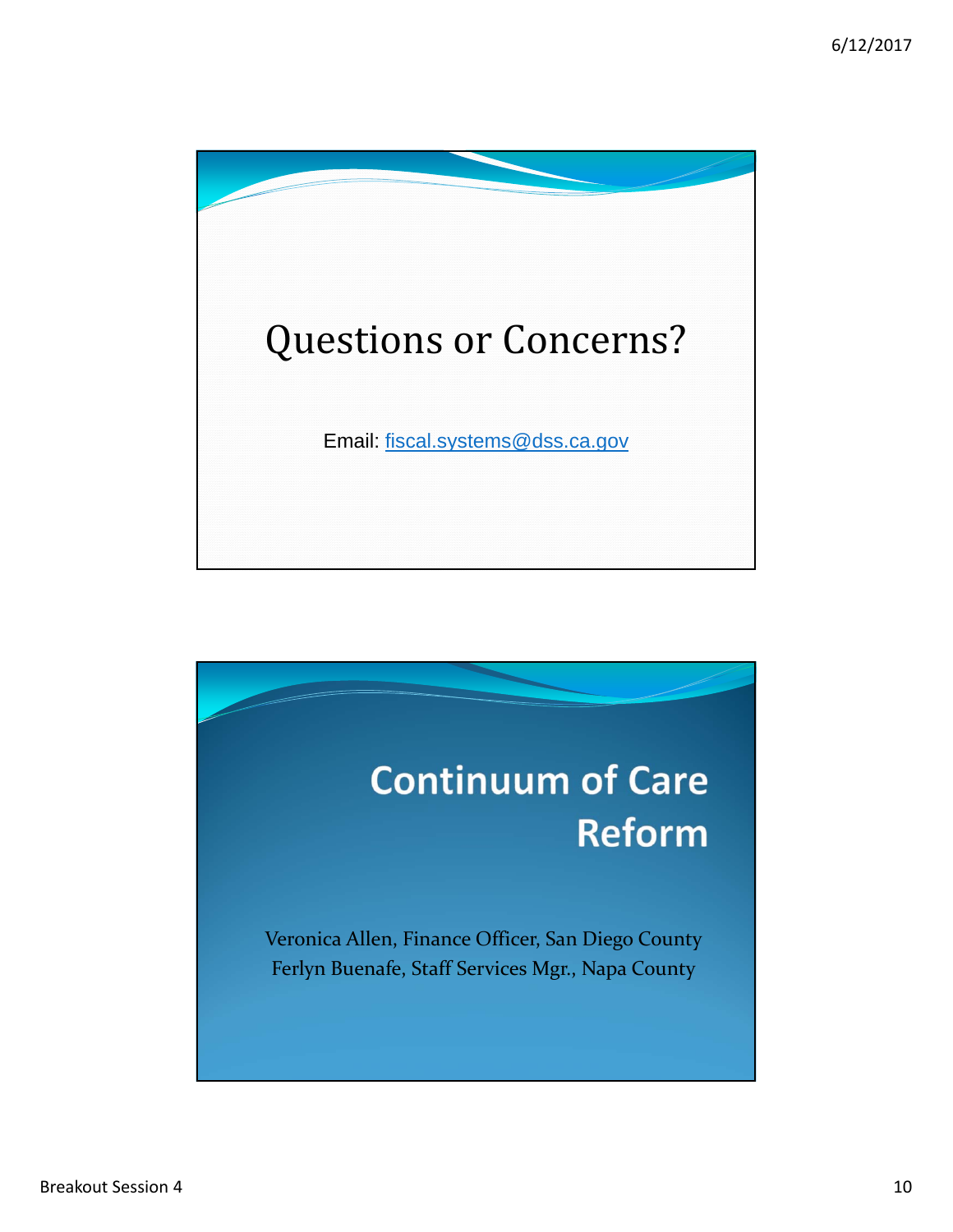

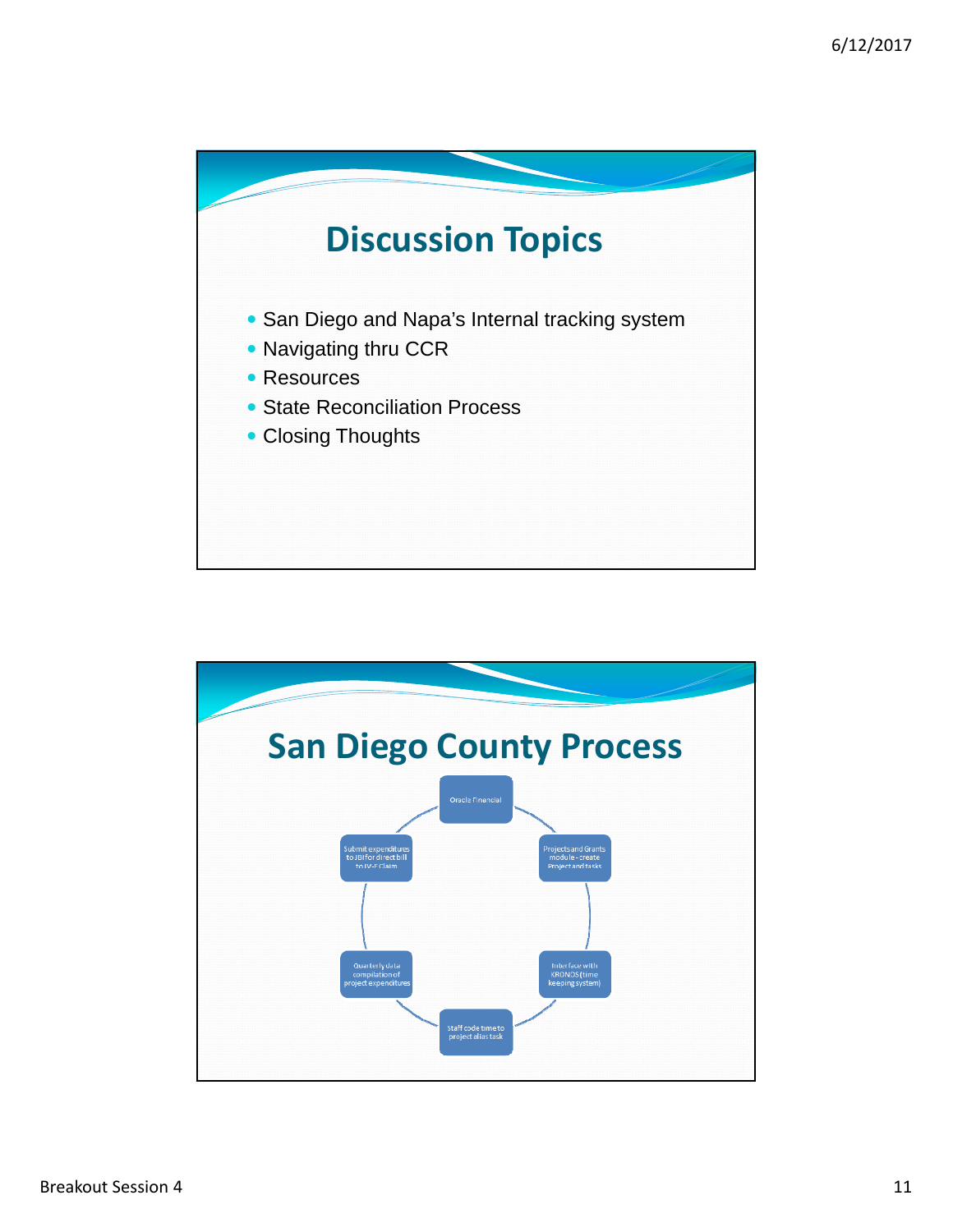

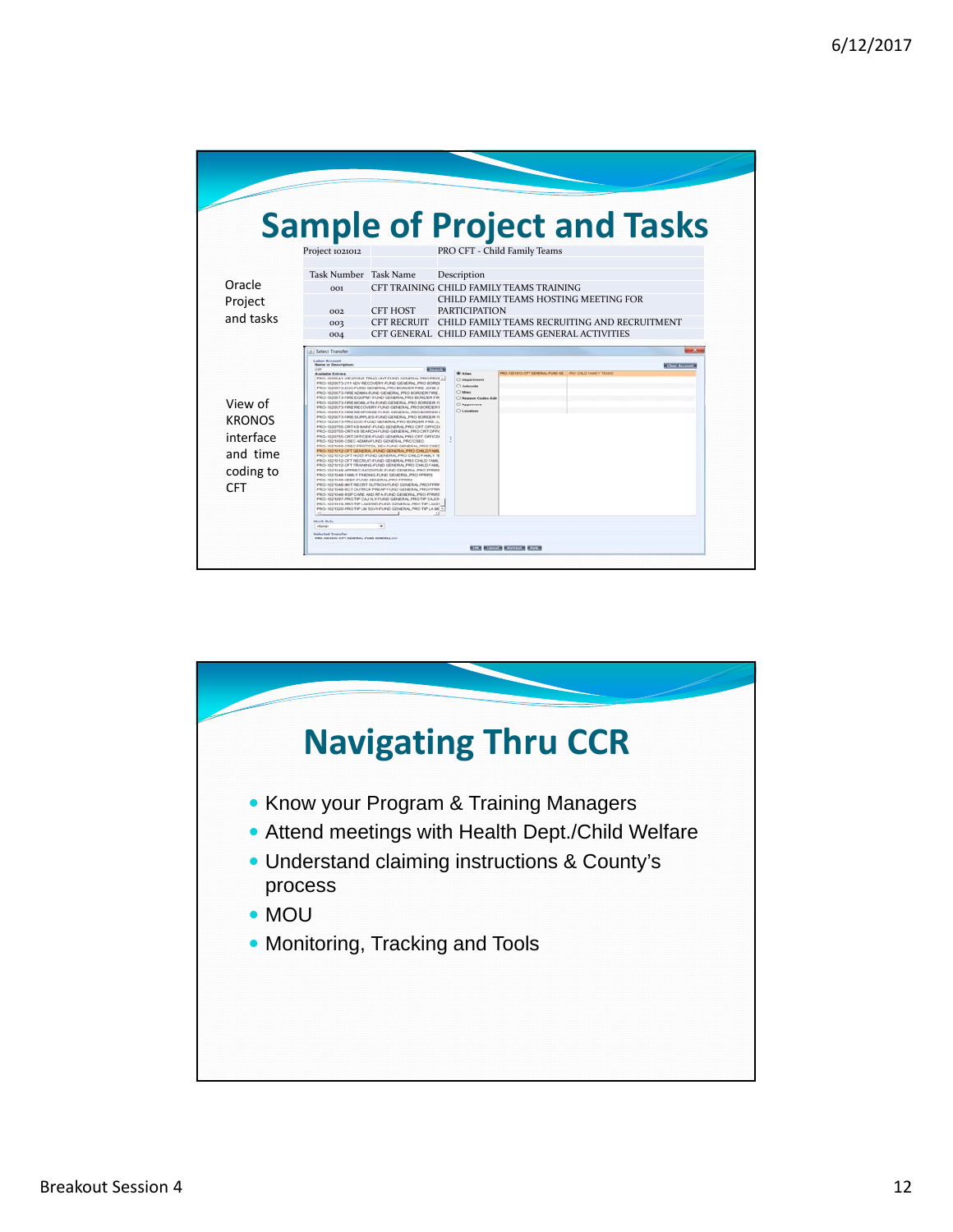

| <b>Probation Time Study Activity</b>                                             |                                                                                       |  |  |  |  |  |
|----------------------------------------------------------------------------------|---------------------------------------------------------------------------------------|--|--|--|--|--|
|                                                                                  | <b>CEC Crosswalk</b><br>Probation Title IV-E Claim Activity to CEC Pin Code Crosswalk |  |  |  |  |  |
| Timestudy/Claim Activity                                                         | <b>CEC Pin Code</b>                                                                   |  |  |  |  |  |
| Placement-Probation Non-Related Extended Family<br>Member (NREFM) (UNDER 18)     | 790059 - Non-Related Extended Family<br>Member (NREFM) (UNDER 18)                     |  |  |  |  |  |
| Placement-Probation Non-Related Extended Family<br>Member (NREFM) NMD/EFC        | 791059 - NREFM NMD                                                                    |  |  |  |  |  |
| Placement-CSEC (Sex Trafficking) FC/EFC                                          | 929059 - CSEC (Sex Trafficking)                                                       |  |  |  |  |  |
| Placement-Child and Family Teams (CFT)                                           | 947059 - Child and Family Team (CFT)                                                  |  |  |  |  |  |
| Placement-Child and Family Teams (CFT)                                           | 948059 - Child and Family Team (CFT)<br>Non-Federal (A 3/17)                          |  |  |  |  |  |
| Placement-Resource Family Approval (RFA)                                         | 889059 - Resource Family Approval Probation                                           |  |  |  |  |  |
| Placement-Resource Family Approval (RFA)                                         | 897059 - Resource Family Approval Probation<br>Non-Federal (A 3/17)                   |  |  |  |  |  |
| Title IV-E allowable costs detailed in County's approved<br>plan-County specific | 939059 - Foster Parent Recruitment, Retention<br>and Support (FPRRS)                  |  |  |  |  |  |
|                                                                                  |                                                                                       |  |  |  |  |  |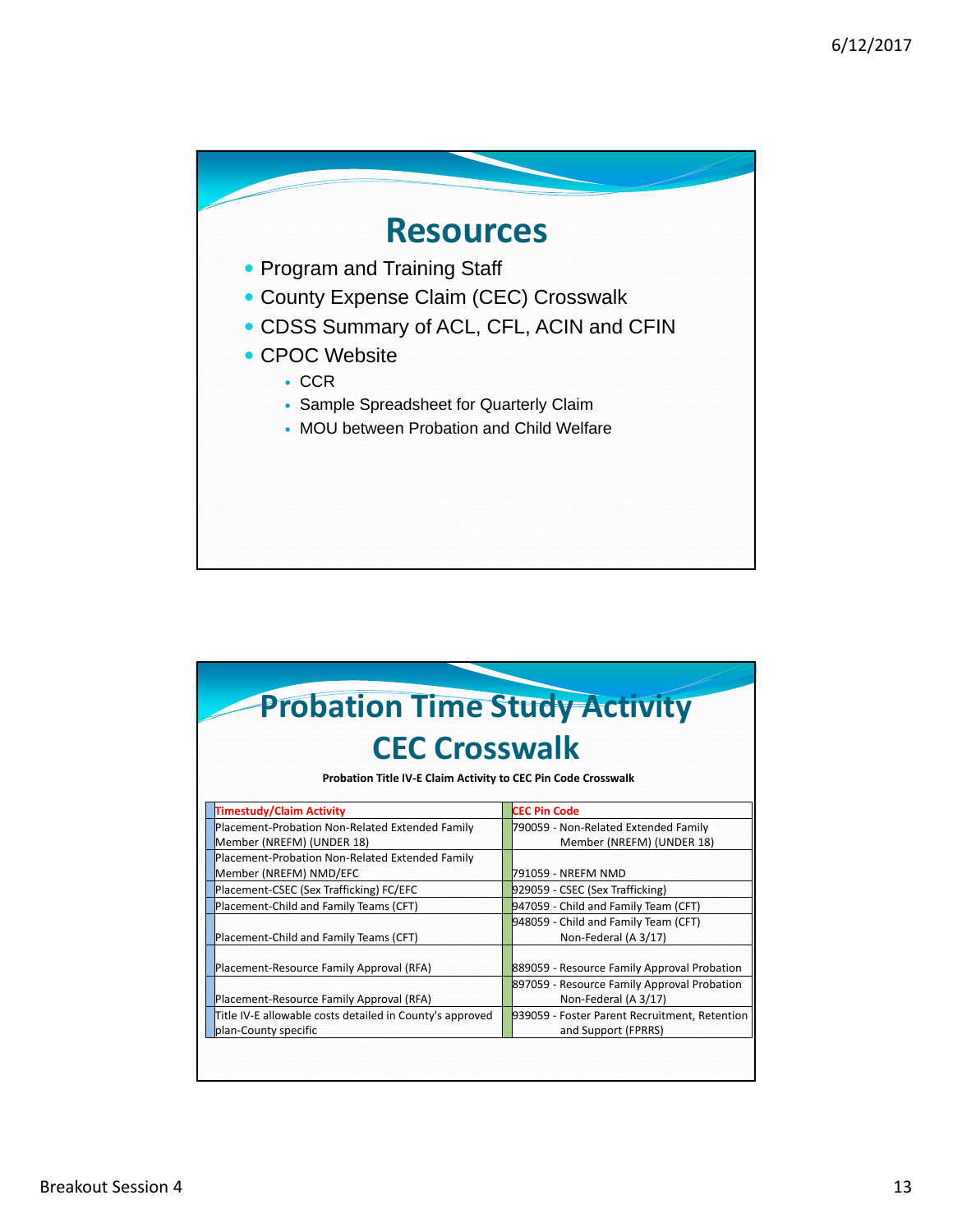|     |        | PROBATION ONLY PROGRAM CODES<br>As of January 2017        |                                                                                      |
|-----|--------|-----------------------------------------------------------|--------------------------------------------------------------------------------------|
| PC  | PIN    | <b>Title</b>                                              | Letter                                                                               |
| 004 | 004059 | Probation Peer Review (C 3/14)                            | CFL No. 14/15-29<br>CFL No. 13/14-44                                                 |
| 100 | 100059 | Specialized Care Incentives & Assistance Program (A 9/93) | <b>CFIN No. 08-2011</b><br>CFL No. 93/94-25                                          |
| 119 | 119069 | Public Agency IV-E Pass Through (A 12/04)                 | <b>CFIN No. 08-2011</b><br>CFL No. 11/12-32E<br>CFL No. 04/05-29                     |
| 127 | 127059 | Probation IV-E Case Management                            | CFL No. 15/16-02<br>CFL No. 14/15-29<br>CFL No. 11/12-32E<br><b>CFIN No. 08-2011</b> |
| 128 | 128059 | Probation IV-E Pre-Placement Prevention                   | CFL No. 15/16-02<br>CFL No. 14/15-29<br>CFL No. 11/12-32E                            |
| 130 | 130059 | Probation IV-E Training                                   | <b>CFIN No. 08-2011</b><br>CFL No. 14/15-29<br><b>CFIN No. 08-2011</b>               |
| 131 | 131059 | Probation IV-E Licensing                                  | CFL No. 14/15-29<br><b>CFIN No. 08-2011</b>                                          |

|                                   | <b>CCR Letters Released</b>                                                                                                                                                                                   |                               |                                                               |
|-----------------------------------|---------------------------------------------------------------------------------------------------------------------------------------------------------------------------------------------------------------|-------------------------------|---------------------------------------------------------------|
| <b>LETTER</b>                     | <b>SUBJECT</b>                                                                                                                                                                                                | <b>ISSUE DATE</b>             | FINAL NO.                                                     |
|                                   | <b>CCR</b>                                                                                                                                                                                                    |                               |                                                               |
| <b>ACIN</b>                       | Continuum of Care Reform                                                                                                                                                                                      | 7/8/2016                      | $1-50-16$                                                     |
|                                   | Licensing                                                                                                                                                                                                     |                               |                                                               |
| Interim<br>Licensing<br>Standards | Interim Licensing Standards for FFAs                                                                                                                                                                          | 8/29/16                       | <b>CCL/CCR</b><br>Joint Information<br>Release<br>$2016 - 01$ |
| Interim<br>Licensing<br>Standards | Interim Licensing Standards for STRTPs                                                                                                                                                                        | 10/14/16                      | No number - link on<br><b>CCR</b> website                     |
| ACL                               | AB 403 Program Statement Review Process                                                                                                                                                                       | Anticipated<br>10/2016        |                                                               |
|                                   | Rates                                                                                                                                                                                                         |                               |                                                               |
| <b>ACIN</b>                       | Assessments to Determine the Appropriateness of The Group Home<br>Placement for Children and Youth in Group Home Care Over One<br>Year in Duration and Plans for Transitioning into a Family-Based<br>Setting | 7/1/2016                      | $1 - 42 - 16$                                                 |
| ACL                               | AB 403 Group Home Extension Request to Continue Placements<br>Under Current Rate Classification Level (RCL) Rate                                                                                              | 8/19/16                       | 16-65                                                         |
| ACL                               | Continuum of Care Reform Home Based Family Care Rate Structure<br>and Short-Term Residential Therapeutic Program Rates Structure and<br><b>Conversion Process</b>                                             | 9/22/16                       | 16-79                                                         |
| ACL                               | Continuum of Care Reform Home Based Family Care Level of Care<br><b>Rate Structure</b>                                                                                                                        | Anticipated<br>early November |                                                               |
|                                   |                                                                                                                                                                                                               |                               |                                                               |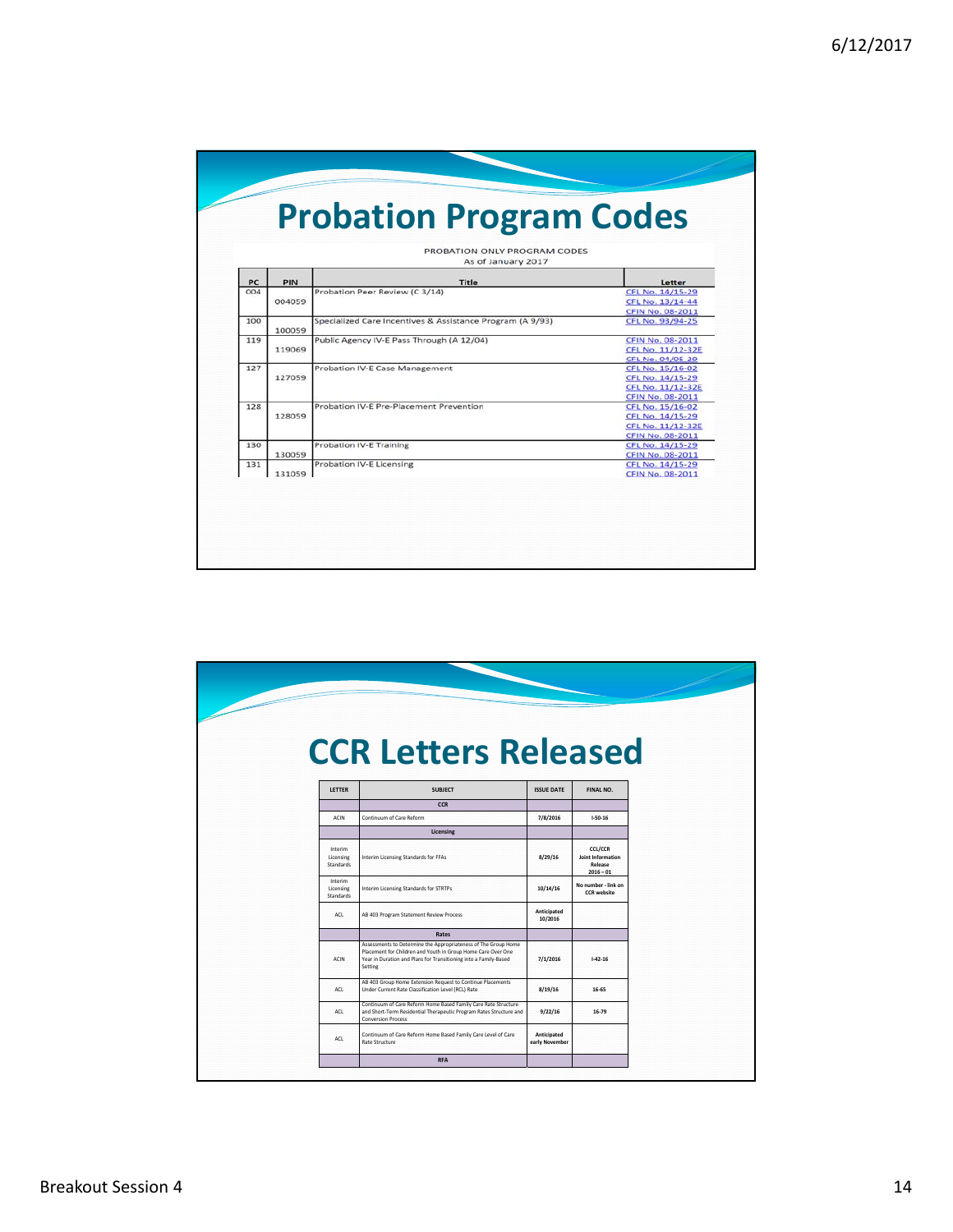